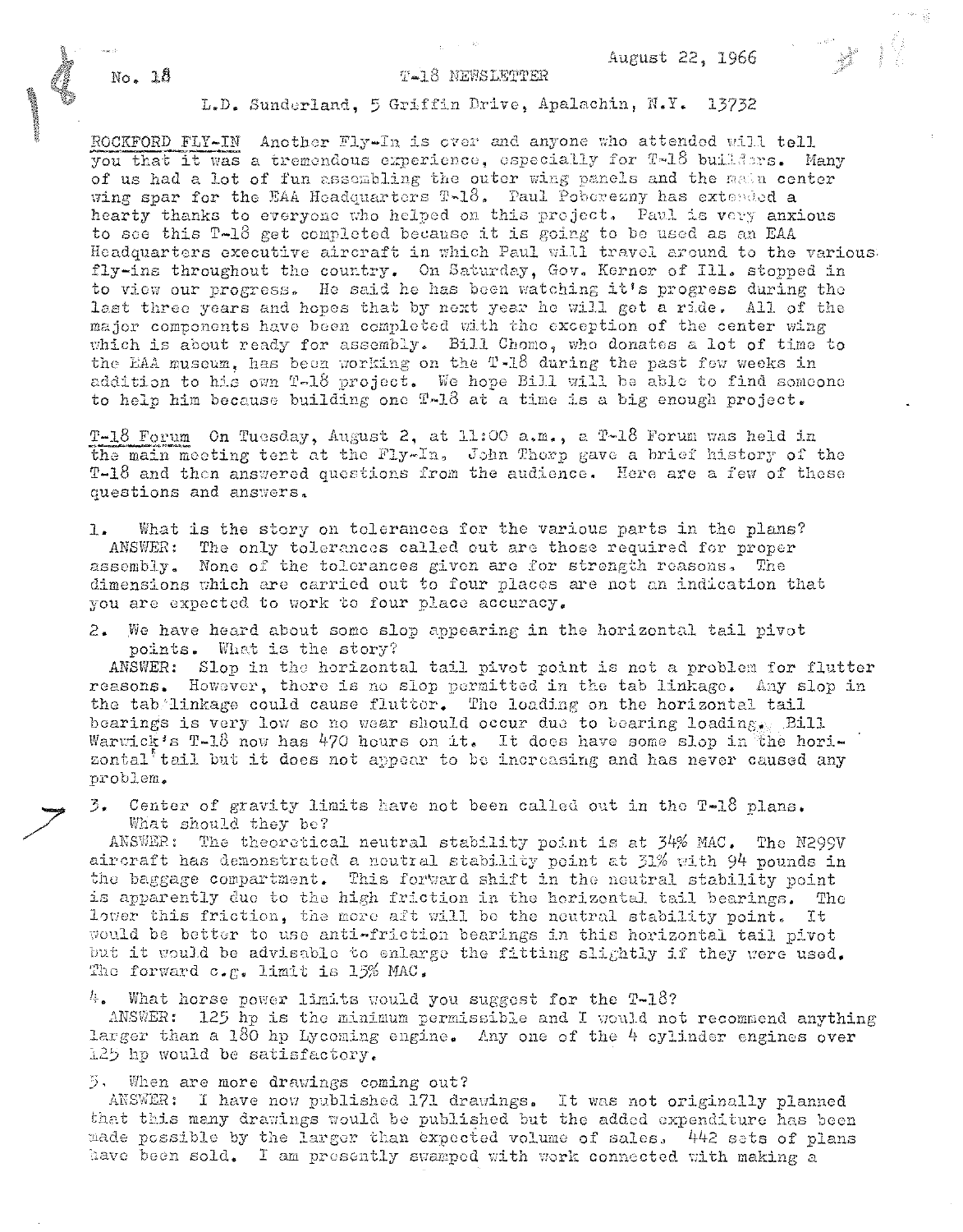living and I do not know how soon additional drawings will be completed.

 $6.$  Could the T-18 be made into a single place design?

ANSWER: The T-18 design would not be appropriate for a single place or for more than a two-place aircraft. Please leave it as a two-place. I hear about people who talk about simply lengthening the fuselage and changing it to a 4-place aircraft. This is not a safe thing to do and it would require a complete redesign. It is possible to go to as high as 1600 lbs gross weight but remember that the design calculations for the 6g aerobatic loading was based on a 1250 1b. limit. When you exceed this limit you do not have a fully aerobatic airplane.

What is the present estimate on performance? 7.

ANSWER: Lee Hamyln says he gets about 150 to 155 true airspeed cruise on Ralph Thenhaus' airplane at 6.8 to 6.9 gal/hr fuel consumption. As you know. Lee von the AC Sparkplug rally at the Fly-In. I am also happy that Bob Kaergaard came in second.

### 8. What will flaps do?

ANSWER: They will reduce the landing speed only 5 mph but the biggest help will be to increase the glide slope by 8 to 10°. This will help the pilot judge his approach better.

9. What can a builder do if the FAA in his area doesn't like pop rivets? ANSWER: Under the present regulations the FAA cannot legally prevent you from using pop rivets. If he gives you a hard time I suggest you go to his boss and his boss, etc. Editor's Note: I had a discussion with Bill Stout from the FAA in Washington regarding this subject and he confirmed that there is no specific requirements for homebuilt aircraft materials and the we can use virtually anything we want to. However, the local inspector may place thatever restrictions he sees fit on your aircraft until it has been proven out. The new proposed FAA regulations will hopefully clear up interpretations of items such as this.

Lee Hamyln reports that Ralph Thenhaus picked up 75 rpm with his new streamlined cowl and the prop extension. Apparently the prop extension gets the propeller out of the interference of the cowling and gives better fficiency.

# UESTIONS ASKED AT THE FLY-IN (L.D. Sunderland)

While I was working on the T-18 wings at the Fly-In I naturally was sked many questions about the project. The single item which seems to have ore people scared is the forming of the wing ribs. People will apparently o to any extent immaginable to keep from trying to form a rib. They will otch them, crimp them, or pay extremely high prices for someone else to form hem but they are afraid to tackle the very simple job of forming them as escribed in the building instructions. I think forming the wing ribs is one ? the simplest tasks of the whole T-18 project. Just get the right tools and tve it a try. But first be sure to read T-18 Newsletter No. 4 written by thn Shinn on how to form ribs. Just be sure to get a good bucking bar, the ight type of hard rubber mallet (available from Sears), and don't cut the nose I the rib to the exact size until after forming. If you cut the rib to the lact size at the nose you will surely run into trouble with a sharp kink at le bend line. I think it would be completely unnecessary to form your ribs it of 2024-0 and then heat treat them.

Nearly everyone wanted to know how to make dimples in sheet stock. I rongly recommend that you follow the advice given in Newsletter  $\#8$  dated y 17, 1965 and make the simple dimpling tool shown there. If you do not have te facilities to make this tool you probably should not be building a  $T-18$ . sure to put a radius on the insert for the female die. Otherwise, the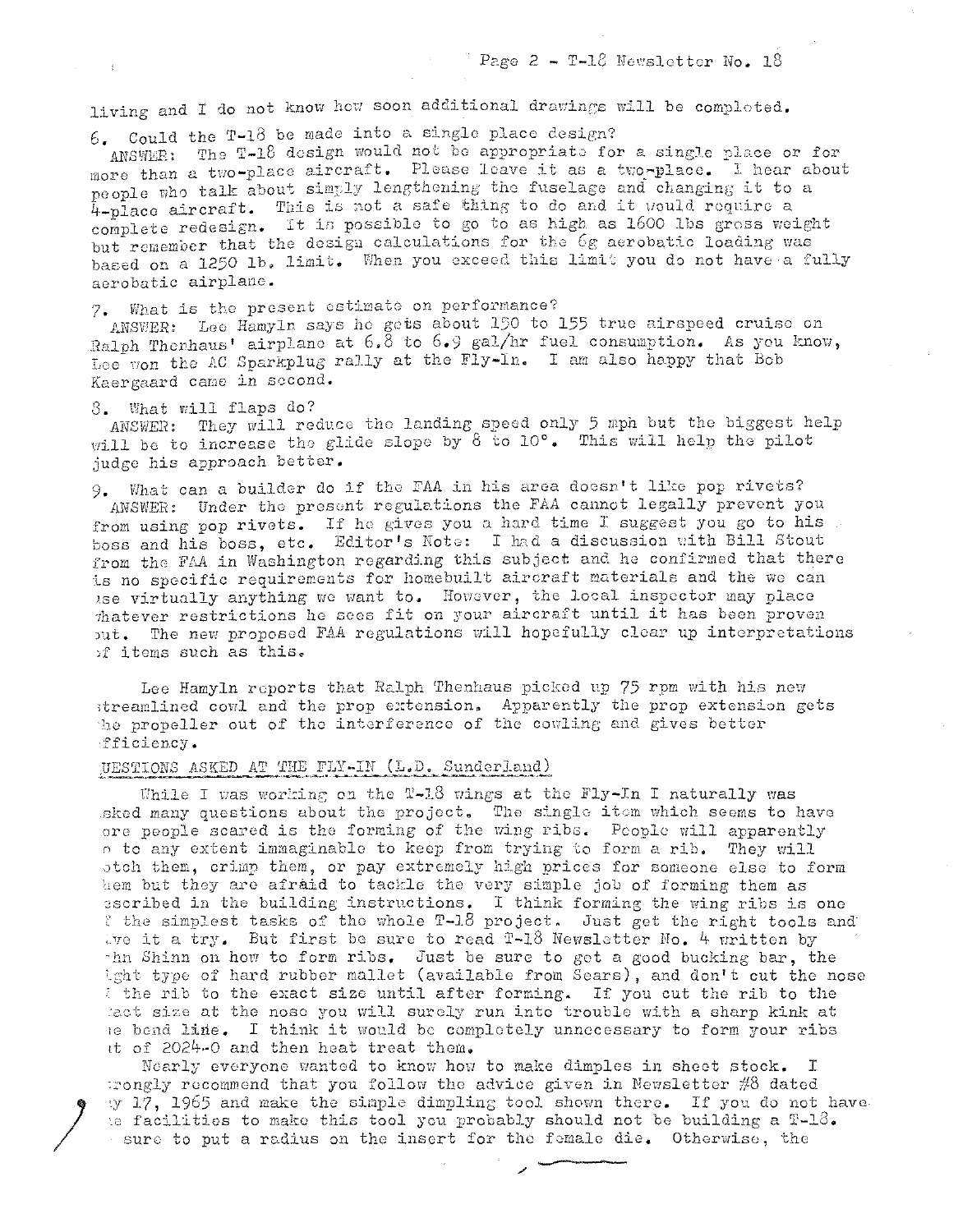flange on the male die will invariably pinch the metal and cause rings to show around the outside of the dimple. The Whitney Co. had a display at the Fly-In and they were pushing their combination dimpler and punch which will punch and dimple in the same operation. I strongly do not recommend this tool for two reasons. First it is impossible to punch and dimple with this tool without causing very bad cracks and tears around the edge of the hole. Furthermore, I cant imagine any holes in the T-18 which could be punched and dimpled at the same time using the type of matched-hole tooling which is described in the building instructions. The second reason why this tool is not good is because it does not produce a good quality dimple. The male die does not have a flange and therefore does not hold the metal down firm. The dimpler supplied for the Whitney punch by Sport Aero does have a flange around the male part and therefore produces a much better dimple. About the only place you will find the Whitney punch dimpler of value is for dimpling frames and wing ribs.

There were the usual questions regarding the use of pop rivets. Several reports have come in from certain FAA regions where the inspectors do not like pop rivets. If anyone finds this to be the case, ask the inspector to show you in writing what his authority is for disapproving of pop rivets. Since he has no legal authority for this you should have no problems but if he persists, get his objection in writing and send a copy to John Thorp.

Many people want to know about putting baffles or stiffners in the gas tank. John insists that baffles are not needed in the T-18 gas tank for damping of the gasoline. Furthermore, the baffles make the tank much more susceptible to fatigue due to vibration. His experience is that a tank with baffles cannot be made to pass a shake test.

SHEET AND ALUMINUM TUBING KITS - I have just received a new quotation from the distributor on aluminum kits. Prices have all increased due to the war. The prices for a quantity of 5 are: Partial kit - \$240. Complete kit - \$315. A further refund of about \$15 will be made if over 8 orders are received.

If you want one of those kits send a certified check or money order to me made payable to Whitehoad Metals Inc. It will be shipped direct to you. The complete kit includes everything you need in sheet and tubing. One complete and one partial kit will build two T-18's.

SPORT AERO Kent Hugus is retiring from the Navy August 31. He doesn't yet know where he will locate. He sends the enclosed notice.

CONVERSION OF THE LYCOMING 0-290G FOR THE T-18 - By John Thorp (Based on a group discussion at the T-18 project during the 1966 EAA Fly-In, Rockford, Ill.; edited by J.N. Shinn)

Engine Background - The first engine of this Lycoming series was a 235 cu. in. model. I believe it had a  $4-3/8$  bore with a  $3-7/8$  stroke. The next step was to go to a  $4-7/8$  bore with the same stroke which gives 290 cu. in. They felt that the shaft was a little light so they beefed it up. Thus the standard 0-290D shaft used in the 0-290D and D2 is stronger than the 0-235 shaft which they put back into the ground power engine, the 0-2908. The next step was to bore it as much as they could which brought it up to 5-1/8" and thus the 0-320. Except for provisions for a hydro-control propeller, there was no difference in the crankshaft between the standard 0-290 shaft of the 125-135 hp engines and the shaft they used in the  $0-320$  engine of  $5-1/3$ <sup>"</sup> bore which was first rated at 150 and then later at 160 hp. Since it was bored out tuice they couldn't make the bore any bigger, so as a next step they started increasing the stroke. They went  $1/4^n$  from  $3-7/8^n$  to  $4-1/8^n$  and this gave the 340 cubic inch engine. With the  $5-1/8$ <sup>n</sup> bore in the  $4-1/8$ <sup>n</sup> stroke, you have  $\frac{1}{2}40$  cu, in, Now you can use the  $\frac{340}{10}$  cu, in, shaft with the  $4-7/8$ <sup>11</sup>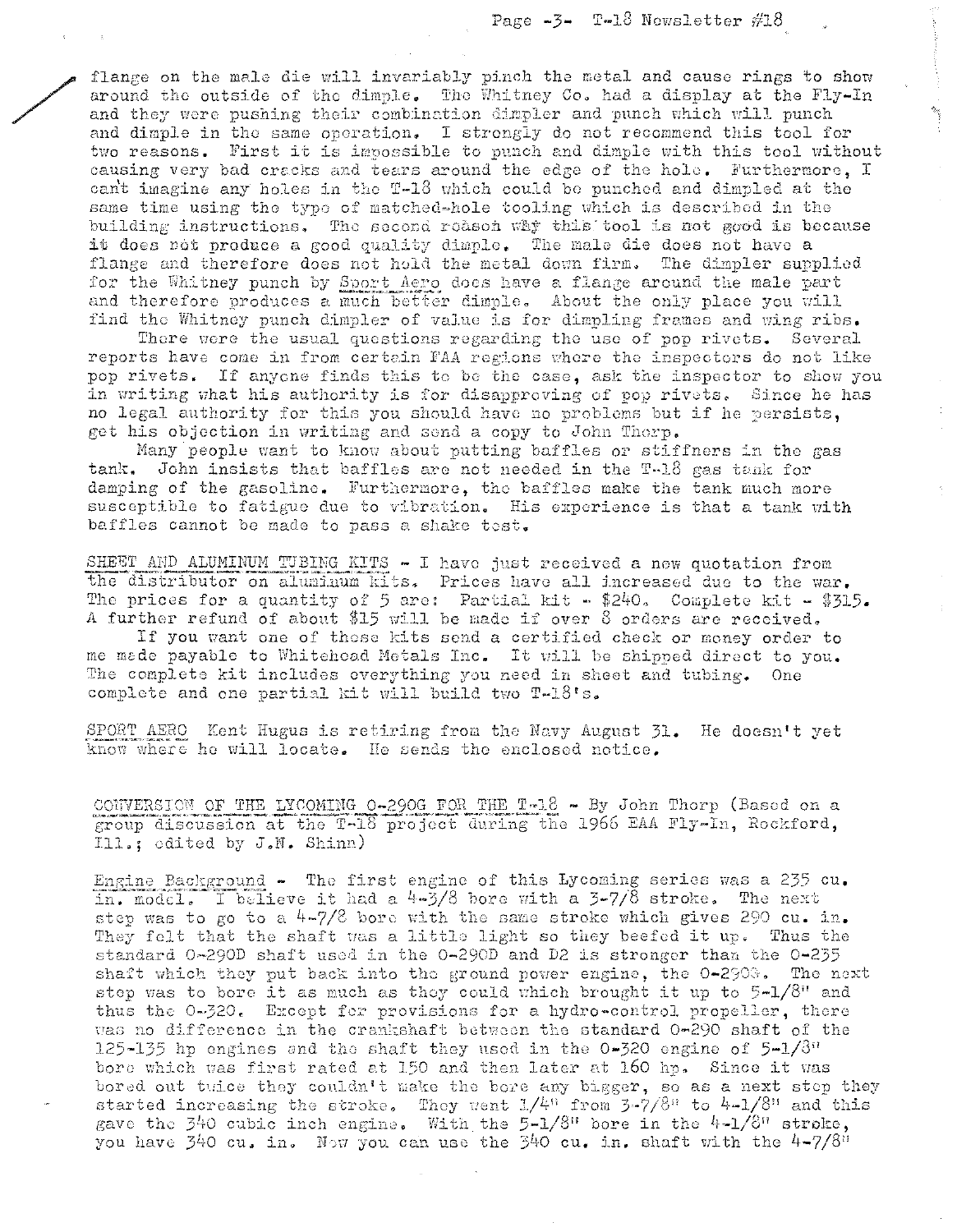### Page 4 - T-18 Newsletter  $#18$

新聞の作

bore and you have 309 cu. in. The next step (and the reason why there were not more 0-340's built), was that they said, "Well, let's see how big an engine we can make". As a matter of fact, Piper had an airplane that had to have it. The original Comanche was thought to have been capable of flying with the 150 hp engine and it didn't work out. Since they had bored it as big as they could make it, they then stroked it as far as they could stroke it which was another  $1/4$ <sup>n</sup> to  $4\pi/8$ <sup>n</sup> stroke which is currently the biggest engine that they make in the 4 cylinder series. It's  $5-1/8$ <sup>n</sup> bore and  $4-3/8$ <sup>n</sup> stroke and this is the  $0-360$  (180 hp).

a Î

Part Interchangeability: The bulk of all the parts in this whole series of engines that I talked about are interchangeable. Some of them strictly interchangeable without doing anything to them, others require a certain amount of modification. For example, you can put an 0-360 crank in the GPU engine, 0-360 cylinders on this engine, and 0-360 pistons and rods, but you have to do a little bit of sculpturing in the case with a rotary file to get clearance for the rod bolts on the connecting rods. But this is exactly what Lycoming does. Everyone of the earlier 0-360 engines had hand-sculptured cases. They were basically the same case but they had to remove a little material in order to get rod clearance. (They have a new series of engines now which they call the wide deck engine, that I am excluding from this discussion because none of the power section parts will fit on the GPU engines.) I'm talking about the 0-360's used up to about a year and a half ago. But back them, you could mix up almost any combination of parts that you wanted. I put a set of inclined-valve cylinders off the 0-435 (the engine that was used in the Navion and the Aerocommander), on a ground power engine and called it the 0-290G-Whiz because it was 290 cu. in. but it was really a hot-rod engine. Now the only real problem with that was that the 0-435 has hydraulic lifters where the ground power engine is set up for mechanical lifters and the rocker arms for the 0-435 cylinders gave you no provisions for valve adjustments. So this problem was never completely satisfactorily solved. We did solve it by welding, etc. but we didn't foel that this was too good. I am sure that there is a way that you can actually match up the rocker arms and have an 0-290G-Whiz if you want to; it would put out about 160 hp.

Crankshafts: There's a surplus crankshaft from the 0-320 that's used in the Piper Twin Comanche. The shaft has lightning holes in it and because of propeller problems with a twin-ongine plane it has been necessary to replace the shaft with one that has a heavier flange and no lightning holes. As a result there are shafts becoming available that are perfectly satisfactory for single engine airplanes that are much better than the standard  $0-255$  shaft that's used in the ground power engine. This shaft is basically the shaft that is in the 150-160 Lycoming engines.

The best source I know is our engine repair stations that at the time of overhaul an AD note must be complied with so the shafts should be available through them. You can use the GPU piston, valves and all, but of course there isn't any point in using this heavier shaft if you are going to stay with the standard GPU parts. This shaft is externally the same dimensions as the 235 shaft so the compression ratio and displacement would be the same. The shaft that I taked about yesterday that does a let of things at once is the shaft from the  $0.540$ . Now unfortunately there were not many  $0.340$  Lyce mass made. The shaft can be purchased new from Lycoming for around \$500. This one shaft does a lot of things; it will increase the displacement from 290 cu. in. to 309 and will increase the compression ratio of the standard GPU pistons from 6.5 up to 8.1. As a result you will have an engine that's capable of putting out somewhere between 155-165 hp (depending on the rpm that you elect to run it) by only just changing the shaft. You have to use a minimum of 91 octane fuel. The shaft is structurally stronger even than the 0-320 shaft and is quite adequate for any power that you can get from the engine even with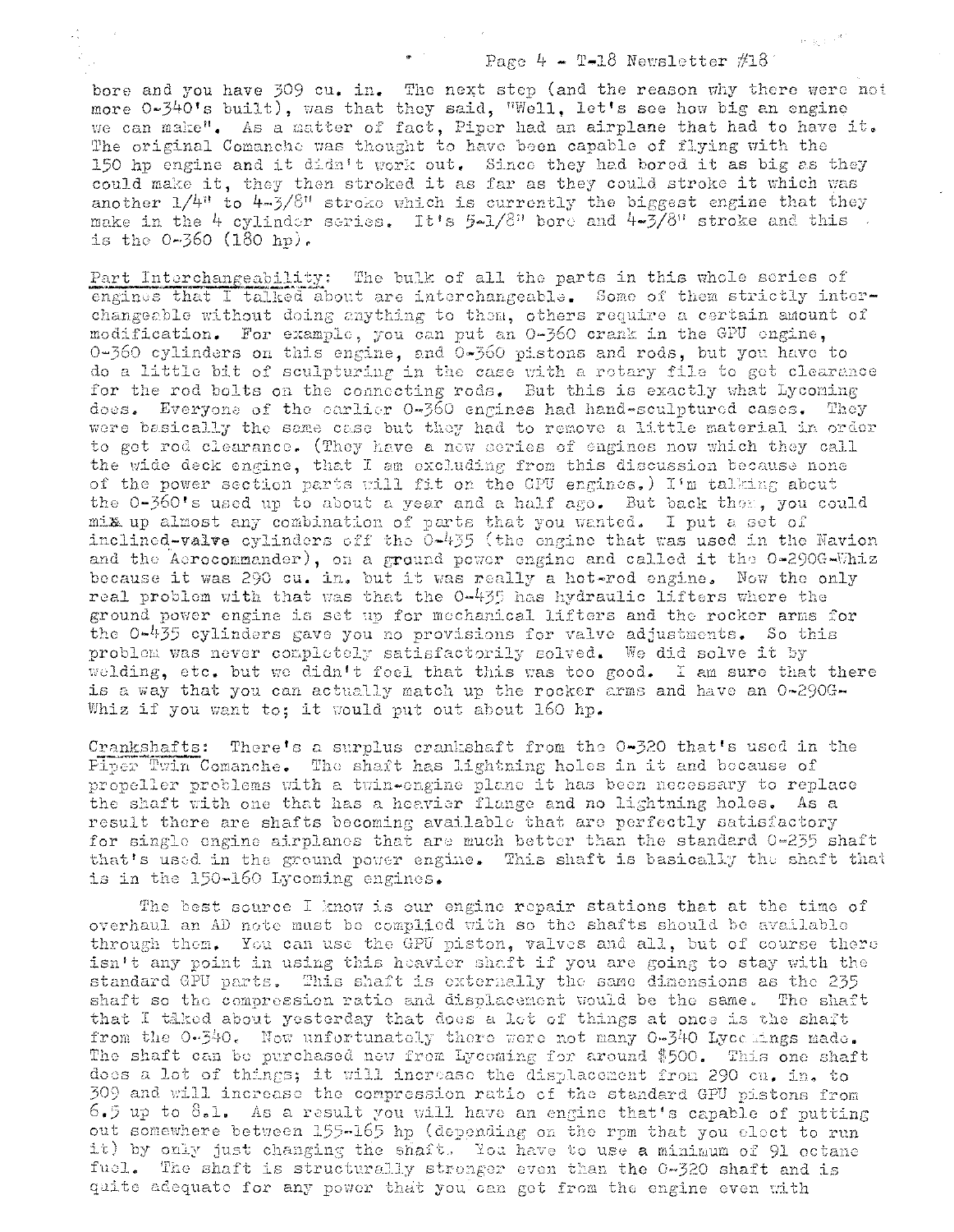additional modifications such as the use of the big intake valves and seats, the big carburetor, and other hop-up items that can be incorporated in the engine.

Carburetors: It has been my experience that the MA-4 makes a very excellent carburetor for this engine. If you can find one from an L-5 (the 0-435 190 hp Lycoming, 6-cylinder engine is used in the L-5) this carburetor may be used fairly successfully without any modifications or any work on it at all. It's just a little bit rich but all this means that you start your leaning a little bit early. If you want to go to the next step above that, take the carburetor to a Marvel-Schebler Repair Station and have it set up for a 150 Lycoming and this works perfectly on this engine. It's about as good an arrangement as you can get. If you tell them you want to use it on 0-290G, they are obligated to send you packing; so don't intimate that you are going to use it on anything but an 0-320 engina.

Valves: The exhaust valves that are stock in the GPU are superior, in my opinion, to the exhaust valves that you buy from Lycoming for the 0-290D or D2 engine. The superiority is in what appears to be a higher heat-resistant steel and the provisions for the valve rotator caps. This valve is identical externally (except for the diameter of the stem) with the exhaust valves that are used in the later and more sophisticated Lycoming enginos.

Piston Rings: An entirely satisfactory set of rings is the stock repair kit that is furnished with 0-290G which uses a chrome top ring. The second compression ring and the oil ring are cast iron. These rings are good for somewhere between 500 to 600 hours before the ail consumption becomes excessive. The rings seat in easily; it makes an entirely satisfactory engine. If you want to have a 1000 hour to 1200 hour engine, tren you should use all chrome rings and you can buy this as the stock ing set for the 0-290D.

Fuel Injection: I have had no experience with fuel injection on these engines and I have no recommendations about it. I can say this: I wouldn't advise an amateur builder without considerable test facilities to try to adapt a fuel injection system from some other engine to the 0-290G engine. I know that it becomes a laboratory job and it isn't something that the average homebuilder wants to become involved with. If it comes with the engine, then fine.

Magnetos: The S4LN-21 impulse coupling mag which is the only magneto furnished on the ground power engine is more readily available on the S4LN-20 which is normally used on the right-hand side of this engine as an 0-290D2 and the 0-320, etc. The T-18 mount was designed to vse either two S4LN-21 with the impulse coupling and the adaptor plate, or if you do use the stock S4LN-20 you have to sculpture out some back clearance on the mount and then you have to add a reinforcement on the front. Practitally, it's easier to get the -21 magnetos and practically there is some vittue in having two impulse coupling magnetos. In two experiences (not with this engine, but the little old 145 Lycoming in the Scooter) I have had the magneto of the impulse coupling go out and I was dead whereas if I had had two impulse coupling magnetos, I could have gotten the engine started and there was still enough magneto function so that it would have been safe to have flown home. As it was I was "dead on my feet," I had to have an overhaul on the spot, In one case I had to make a bus trip down to Los Angeles to get the magneto overhauled and another bus trip to get it back on the airpline. So practically, the thing to do is to use the T-18 mount setup just the way it is and use two of the -21 magnetos.

Oil Cooler: It isn't possible to use the 0-290 engine in the summertime anyplace in the United States without an oil cooler. You can probably get away without it in the wintertime but you'll run over temperature in summertime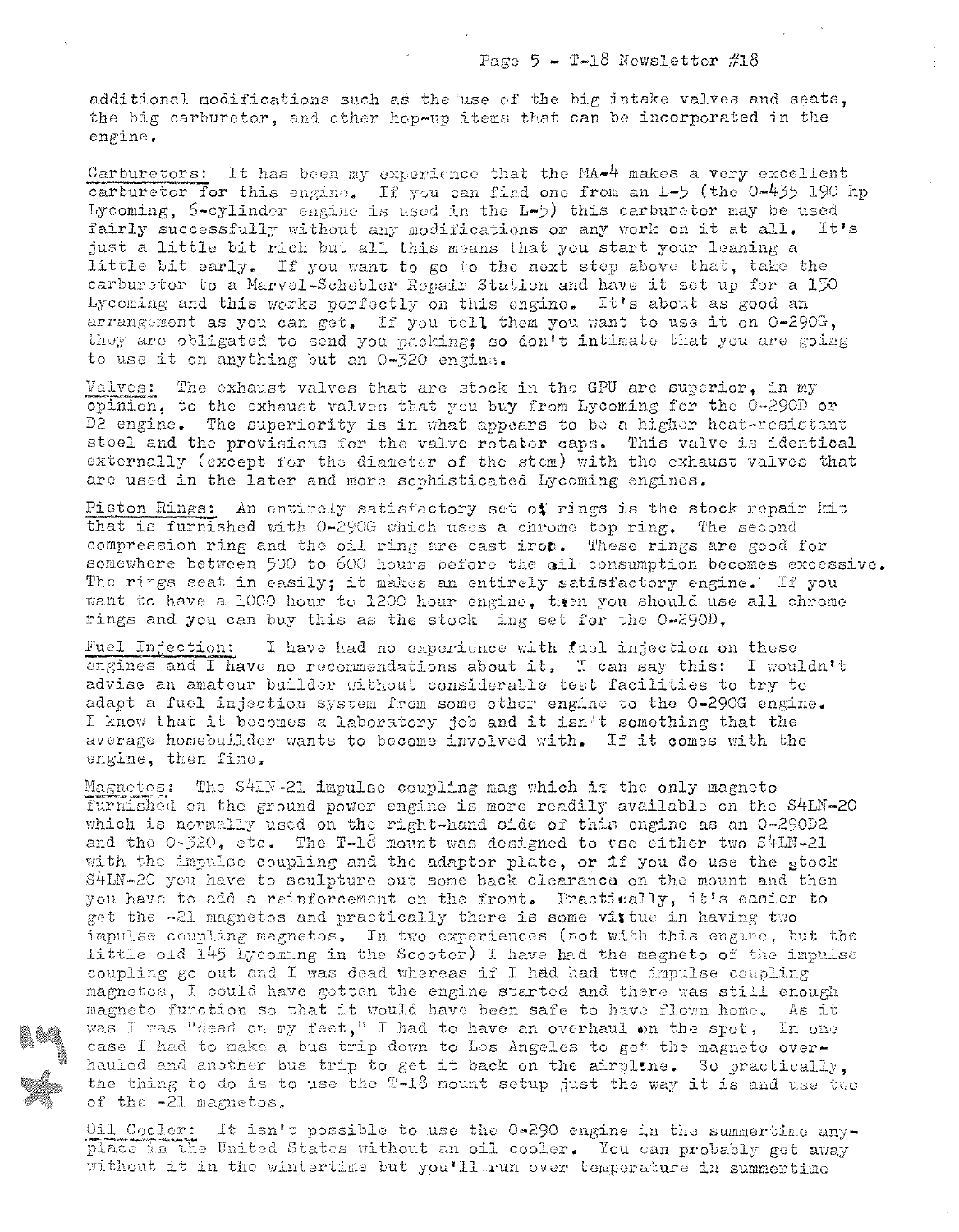rage  $o - T-10$  Newsletter  $\#10$ 

if you do. A vory satisfactory oil cooler for this is the Corvair oil coolor which if you bought a lot of them you could get around for four or five dollars apiece. If you buy one across the counter from a Chevrolet service agency, it will cost you somewhere around \$20. But \$20 against \$120 or \$180 (for an aircraft cooler) is a cheap oil cooler and it is more effective than any other oil cooler that I know of. Or you can go to a junkyard too. The coolers are pressure-tested to pressure far in excess of anything that's needed for an airplane engine and I do have type certification of a Skyskooter with a Corvair oil cooler on it. The FAA took a hard look at the thing and first they said, "nothing doing" but I got Harrison to furnish me the testing, inspection, and qualification data for the cooler and then the FAA said,  $I^{\text{true}}$  this is better than the aircraft coolers and we will have to buy it."

Mounting the Cooler: You make an adapter block into which you can thread pipe fittings to connect Aeroquip hose and use 2 0-rings in the grooves in the cooler and just one bolt to hold it together. Preferably, it should be mounted in a position right ahead of  $#2$  cylinder (the front cylinder on the left-hand  $side)$ . The oil take-off is from the oil gallery (front right) and to keep from robbing the engine of too much oil, it is necessary to put a restrictor in this hole. Use a steel AN fitting with a  $1/8$  NPT that will screw into the gallery which will go to  $1/4$ <sup>n</sup> hose. Use  $1/l$ <sup>n</sup> hose which is adequate for this partial flow setup. We braze up the hole in the  $1/8$  pipe end of the fitting and then drill it out  $0.070$  to  $0.075$ .

Oil Filter: I am also recommending the use of the Corvair oil filter. It's a little A-C paper-type filter. Take the oil through the filter first so that you are filtering hot oil and then from the oil filter go to the oil cooler. The filter can be mounted on the right-hand side of the engine or underneath the engine depending on cowling space available. Use a standard Corvair part for this; it's the adapter that is used to put the oil filter on the turbosupercharged versions of the Corvair engine. They have to have an adapter to move the cooler out sideways and this gives you the hardware which you can cut up and put the tapped pipe fittings in for your plumbing. It also gives you something to bolt the thing structurally to your baffles to hold it. These parts are extremely light; there's no problem in mounting them and they certainly do help the engine life. You go from the filter to the oil cooler and back to one of the tapped holes in the sump.

It isn't necessary to use a bypass on a partial flow system because of the oil congealing. In Canada you might need a bypass -- if you do, then there's a standard set of parts that you can buy to bolt on to the back of the case to give you a bypass valve. In the United States with the kind of  $\frac{1}{2}$  we have here, there's no problem with a partial flow system. If the oil congeals the bypass system will shut itself off. With this system congealing doesn't interrupt any lubrication function; if it does congeal you just don't get any oil flow through the cooler and the oil will heat up and maybe it will start to flow and it will congeal again. It pretty woll takes care of itself. You don't need an oil cooler under conditions where it is cool enough for congealing to occur. In my opinion these engines would never wear out with the kind of use an amateur builder would have a homebuilt airplane if it were not for dirt. In all the engines I have torn down and particularly the ground power engines, I'd say that 95 to 99% of the reasons for rejection of parts has been bocause something hard had gone through the engine. When the crankshafts are scoured and the bearings are ruined, it is due to dirt. The crankpins and the sludge pins are practically full. At this point dirt is recirculating and engines don't last very long after that. So compare the  $$4$  or  $$5$  you pay for a Corvair oil cooler agains the list price somewhere around \$400 for a crankshaft.

Oil Breathers: The breather modification is quite simple on the ground power ongine because there is a boss on the inside of the casting already there